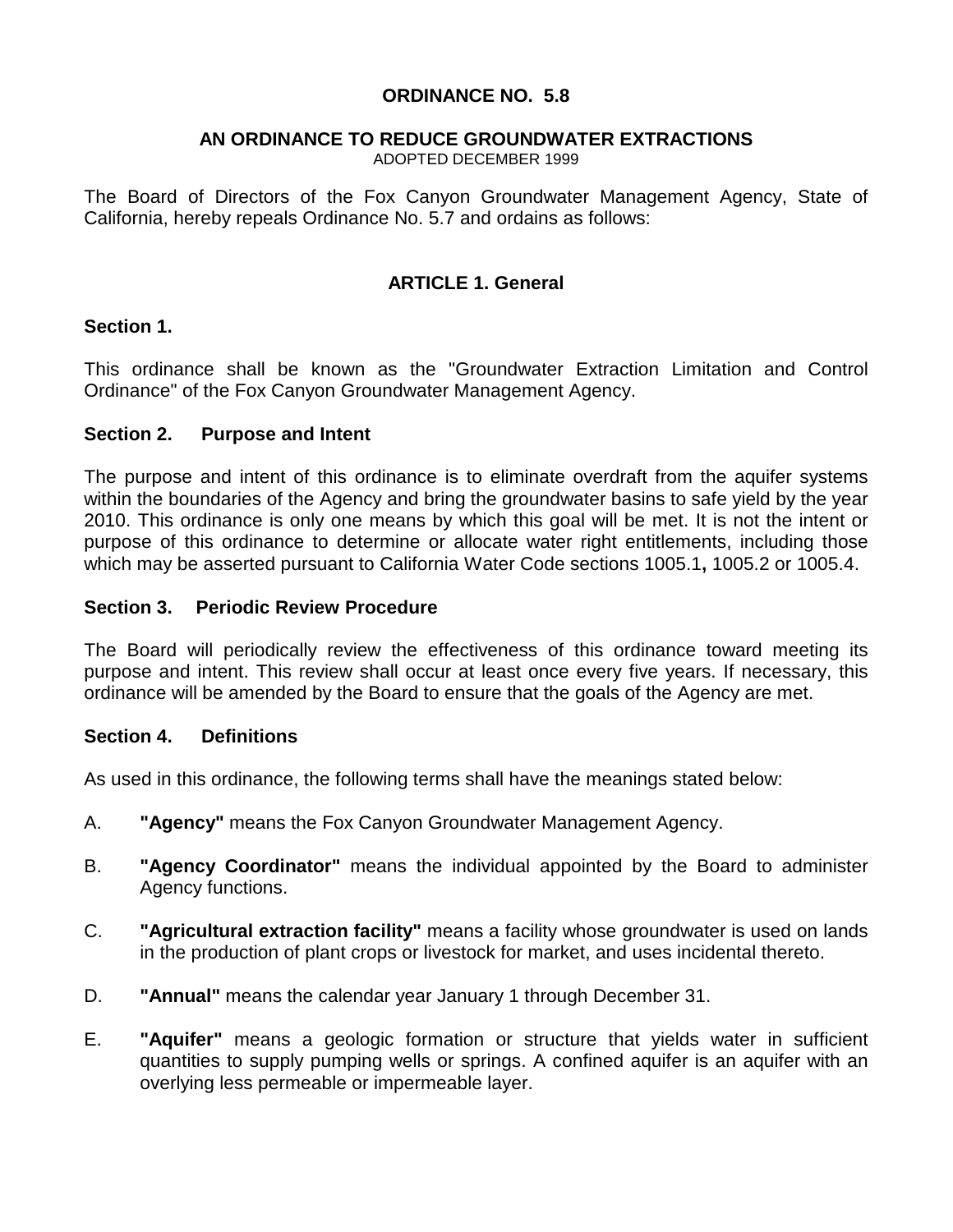- F. **"Board"** means the Board of Directors of the Fox Canyon Groundwater Management Agency.
- G. **"Developed Acreage"** means that portion of a parcel within the boundaries of the Agency that is receiving water for reasonable and beneficial agricultural, domestic or municipal and industrial (M & I) use.
- H. **"Excess extraction"** means those extractions in excess of an operator's extraction allocation or adjusted extraction allocation.
- I. **"Extraction"** means the act of obtaining groundwater by pumping or other controlled means.
- J. **"Extraction allocation"** means the amount of groundwater that may be obtained from an extraction facility for a given calendar year, before a surcharge is imposed.
- K. **"Extraction facility"** means any device or method (e.g., water well) for extraction of groundwater within a groundwater basin or aquifer.
- L. **"Foreign Water"** means water imported to Ventura County through the State Water Project facilities or other water as approved by the Board.
- M. **"Groundwater"** means water beneath the surface of the earth within the zone below the water table in which the soil is completely saturated with water.
- N. **"Groundwater basin"** means a geologically and hydrologically defined area containing one or more aquifers, which store and transmit water yielding significant quantities of water to extraction facilities.
- O. **"Historical extraction"** means the average annual groundwater extraction based on the five (5) calendar years of reported extractions from 1985 through 1989 within the boundaries of the Agency. This average will be expressed in acre feet per year. *All historical extraction allocations became effective on January 1, 1991.*
- P. **"Injection/storage facility"** means any device or method for injection/storage of water into a groundwater basin or aquifer within the boundaries of the Agency.
- Q. **"Irrigated Agricultural Land"** means lands, which are designated as **Prime Agricultural Lands**, **Agricultural Lands of Statewide Importance**, or **Unique Agricultural Lands** as described by the Ventura County Agricultural Lands Conservation Program. As an additional qualification to meet this definition, all of the land must have received water for irrigation purposes at some time during the base period of 1985 - 1989.
- R. **"Municipal and Industrial (M & I) Provider"** means a municipality, waterworks district, water company, mutual water company or person which provides water for domestic, industrial, commercial, or fire protection purposes within the boundaries of the Agency.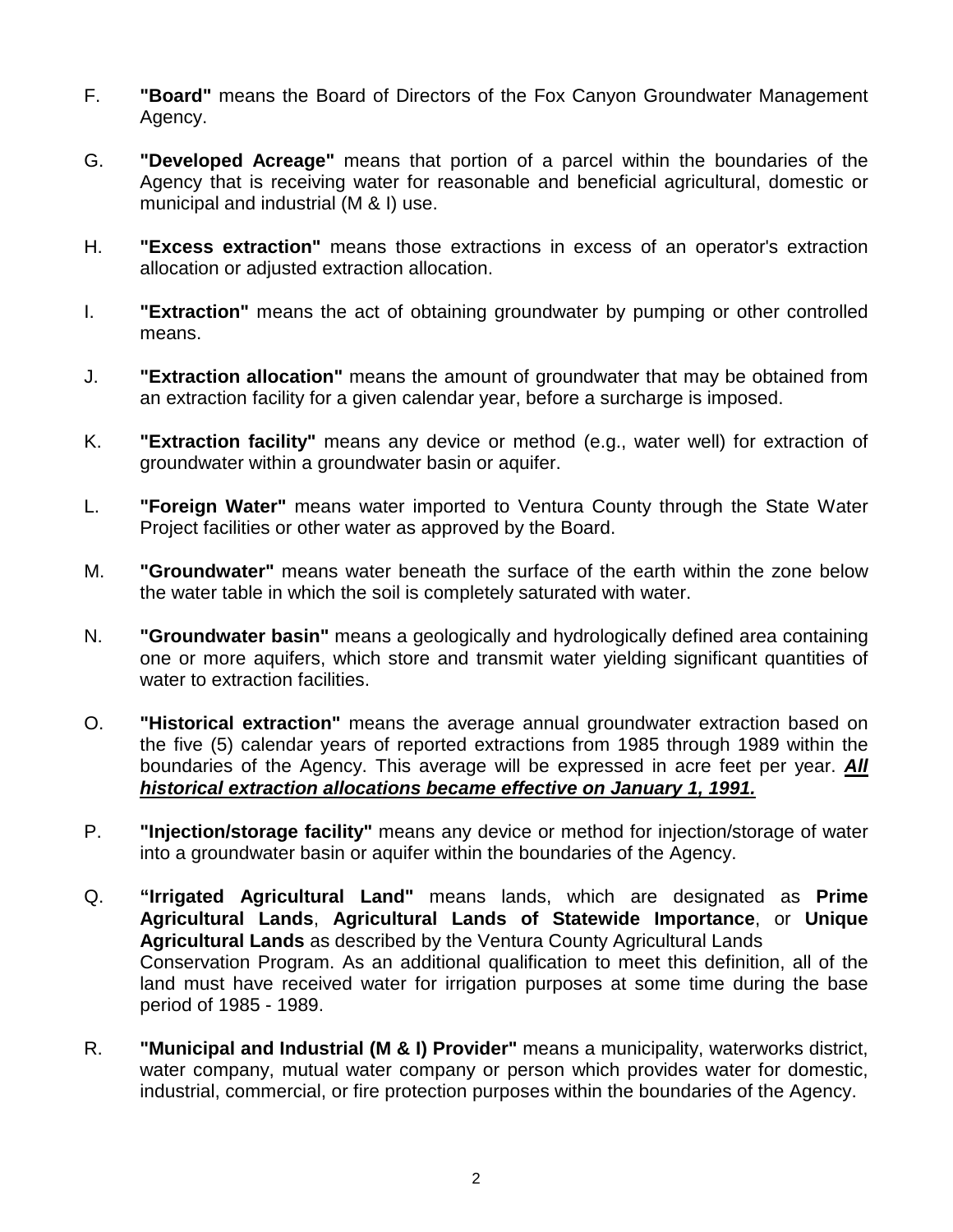- S. **"Municipal and Industrial (M & I) Operator".** An owner or operator that supplied groundwater for M & I use during the historical allocation period and did not supply water for agricultural irrigation during the historical period."
- T. **"Municipal and Industrial (M & I) user"** means a person or other entity that used or uses water for any purpose other than agricultural irrigation. **"Municipal and Industrial (M & I) use,"** means any use other than agricultural irrigation.
- U. **"Operator"** means a person who either owns or operates a groundwater extraction facility with the written approval of the owner. In the event the Agency is unable to determine who operates a particular extraction facility, then "operator" shall mean the person to whom the extraction facility is assessed by the County Assessor, or, if not separately assessed, the person who owns the extraction facility or the land upon which it is located.
- V. **"Overdraft"** means the condition of a groundwater basin where the average annual amount of water extracted exceeds the average annual supply of water to a basin or aquifer.
- W. **"Person"** includes any state or local governmental agency, private corporation, firm, Partnership, individual, group of individuals, or, to the extent authorized by law, any federal agency.
- X. **"Recharge"** means natural or artificial replenishment of groundwater storage by percolation or injection of one or more sources of water at the surface.
- Y. **"Safe Yield"** means the condition of groundwater basin when the total average annual groundwater extractions are equal to or less than total average annual groundwater recharge, either naturally or artificially.

#### **ARTICLE 2. Extraction Allocations**

#### **Section 1. General**

- A. The Agency Coordinator shall establish an operator's extraction allocation for each extraction facility located within the boundaries of the Agency. The extraction allocation shall be the historical extraction as reported to the United Water Conservation District and/or to the Agency pursuant to Agency Ordinance No. 1.3 (or its successor), or as otherwise provided for in Article 6 of this ordinance.
- B. Not withstanding any provision in this ordinance, the annual allocation shall be an allocation based on 60 percent irrigation efficiency of the current crop or the historical allocation, whichever is less. The irrigation efficiency for the operator's crop shall be determined using the formula described in Paragraph B of Article 6. This 60 percent irrigation efficiency is totally unrelated to the 80 percent efficiency described in Article 6, Paragraph B, "Annual Efficiency Extraction Allocation".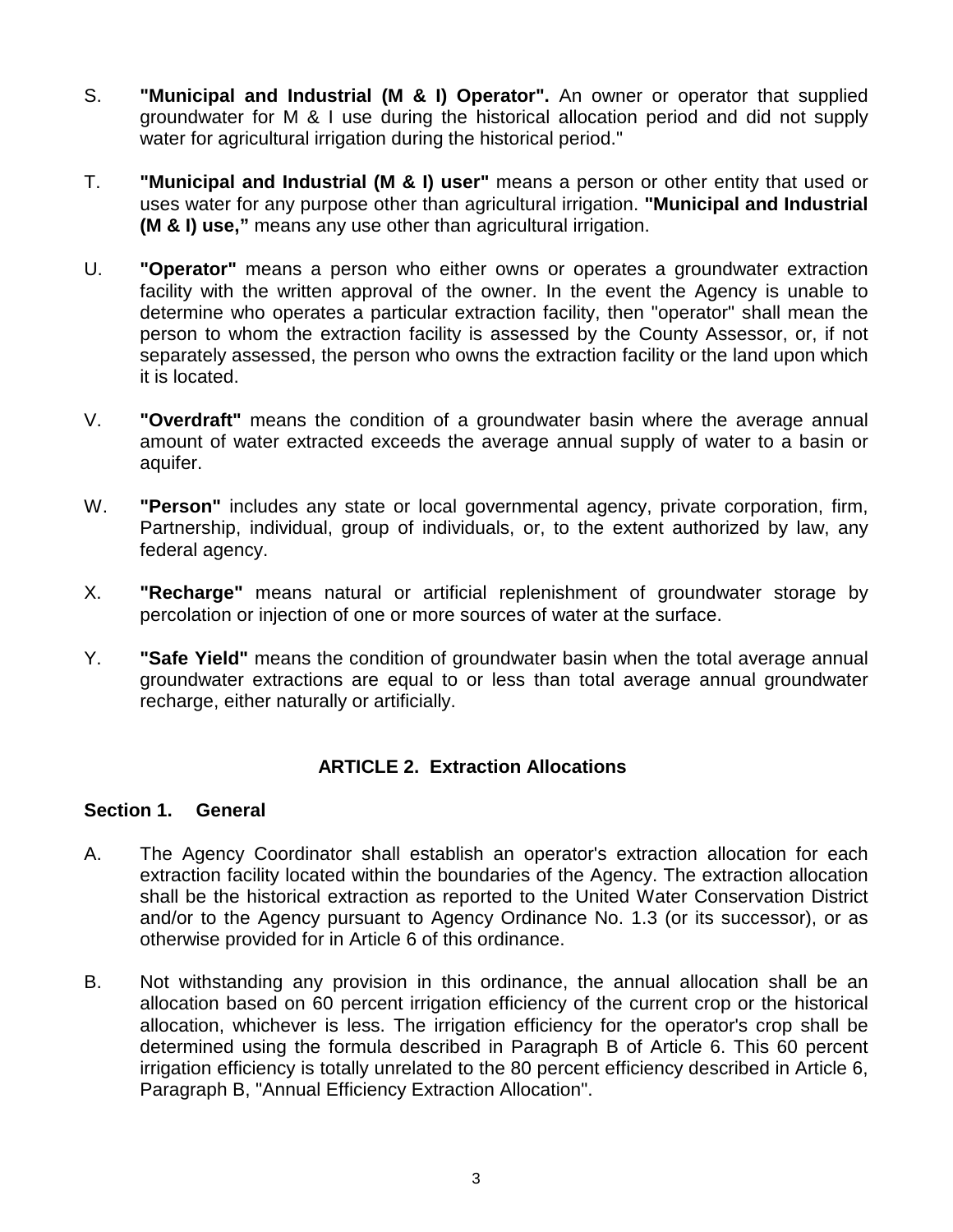C. Where an operator operates more than one extraction facility, the extraction allocations for the individual facilities may be combined.

## **Section 2. Necessity for Extraction Allocations**

No extraction facility may be operated or otherwise utilized so as to extract groundwater within the boundaries of the Agency without a valid extraction allocation issued by the Agency or compliance with Article 8. of this Ordinance.

#### **Section 3. Compliance**

An operator shall comply with all provisions of this ordinance and all other Agency ordinances prior to receiving an extraction allocation.

#### Section **4. Violation**

Any operator or other person who violates the provisions of this Article is subject to the criminal and civil sanctions set forth in the Agency's enabling act and its ordinances.

## **ARTICLE 3. Adjustments to Extraction Allocations**

#### **Section 1. Purpose**

Adjustments to extraction allocations may be necessary to provide some flexibility, while still maintaining the goal of reaching a safe yield condition by the year 2010. Adjustments may be accomplished by a transfer or an assignment of historical extraction allocation from one operator to another.

#### **Section 2. Types of Adjustments**

- A. **Municipal and Industrial (M & I) Transfer Adjustments** When irrigated agricultural land(s) changes to M & I use, an extraction allocation shall be transferred from the agricultural extraction facility(ies) to the M & I provider, in accordance with the following conditions:
	- 1. Unless the M & I provider complies with the criteria set forth in subsection 2, below, the agricultural extraction facility(ies) shall transfer to the M & I provider and the M & I provider shall receive the historical extraction allocation associated with the respective agricultural extraction facility(ies), up to a maximum of two (2) acre-feet per acre per year. Historical allocation in excess of two (2) acre-feet per acre per year shall be eliminated. Two (2) acre-feet per acre per year represents a reasonable use of water for M & I purposes. The following conditions shall apply to the transfer of allocation:
		- a. The transfer of allocation shall include the mutual consent of the owner(s) of the irrigated agricultural land(s) being transferred and the M & I provider. If the owner(s) of the agricultural extraction facility holding the historical allocation for the land being transferred is not the owner of the land being transferred, then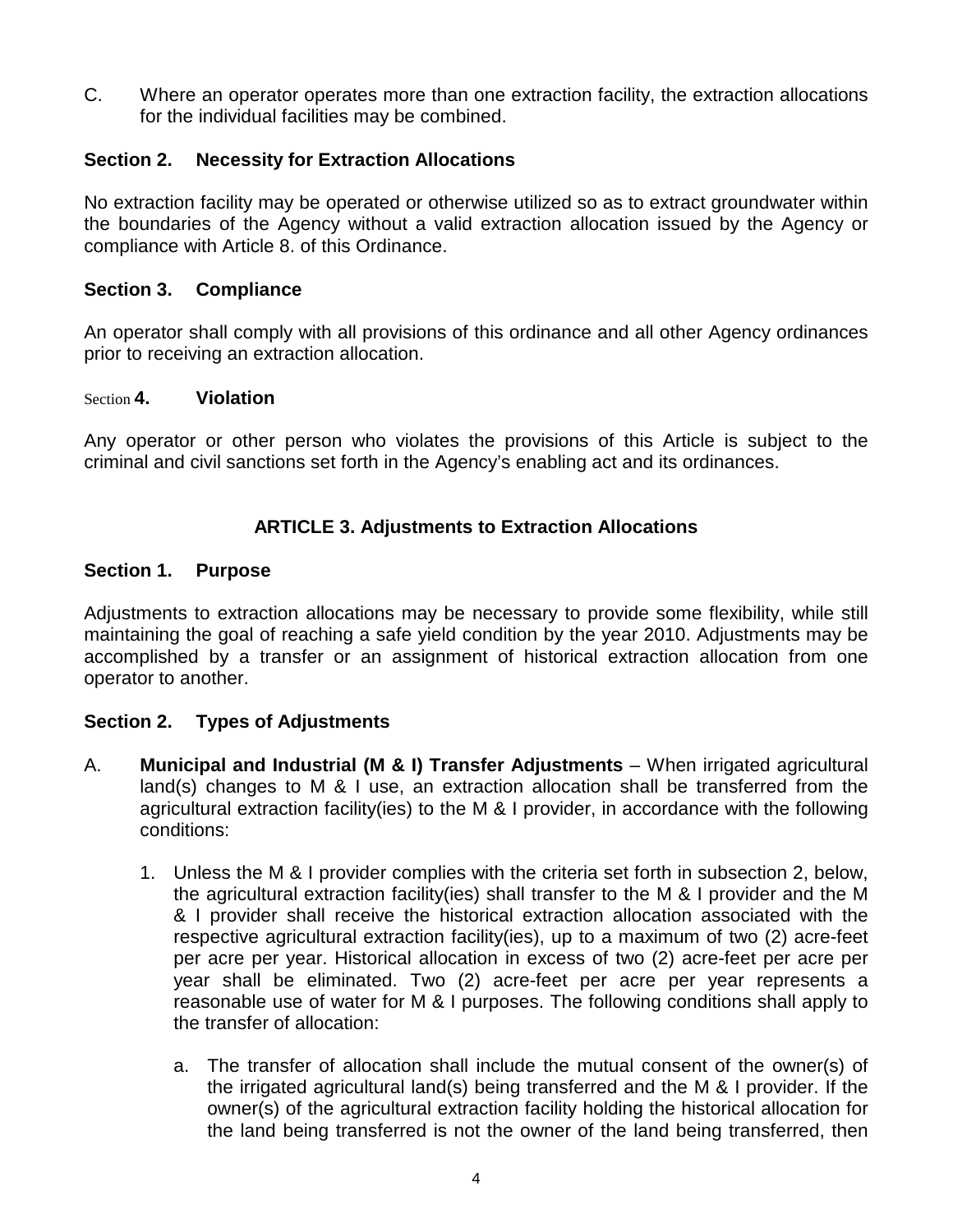the owner(s) of that extraction facility must also join the consent to transfer. The responsibility for obtaining all agreements to transfer allocation resides with the owners of the land and/or the M & I provider.

- b. The Agency Coordinator must concur that the historical allocation to be eliminated is sufficient to have served the agricultural operation under the circumstances of service.
- c. The transfer shall be effective when the M & I provider has annexed the irrigated agricultural land(s) to be transferred to M & I use and has provided written intent to provide water service to those land(s), or when the land is taken out of agricultural production.
- 2. An M & I provider shall receive two (2) acre-feet per acre per year for irrigated agricultural land(s) transferred to M & I use when all of the following conditions have been met:
	- a. The irrigated agricultural lands, which are the subject of transfer, are included in comprehensive water use study prepared by the M & I provider and approved by the Board after consideration in a public hearing. The study shall show the sphere of influence of the M & I provider and must demonstrate that the cumulative allocation transferred to M & I use includes an allocation of two acre feet per acre per year for all agricultural lands reported within the study boundaries and results in a net water savings to the GMA when compared to the historical extraction allocation assigned to wells that provide groundwater to all the agricultural lands reported in the study area. To the extent practical, the study shall rely on the historical water use data available from the GMA and shall include:
		- (1) A clear designation for the study boundaries and the lands included in the analysis; and
		- (2) Identification of any data or assumptions relied upon which are not a part of the GMA database.
	- b. The transfer of allocation shall include the mutual consent of the owner(s) of the irrigated agricultural land(s) being transferred and the M & I provider. If the owner(s) of the agricultural extraction facility holding the historical allocation for the land being transferred is not the owner of the land being transferred, then the owner(s) of that extraction facility must also join the consent to transfer. The responsibility for obtaining all agreements to transfer allocation resides with the owners of the land and/or the M & I provider.
	- c. The Agency Coordinator must concur that the historical allocation to be eliminated is sufficient to have served the agricultural operation under the circumstances of service.
	- d. The transfer shall be effective when the M & I provider has annexed the irrigated agricultural land(s) to be transferred to M & I use and has provided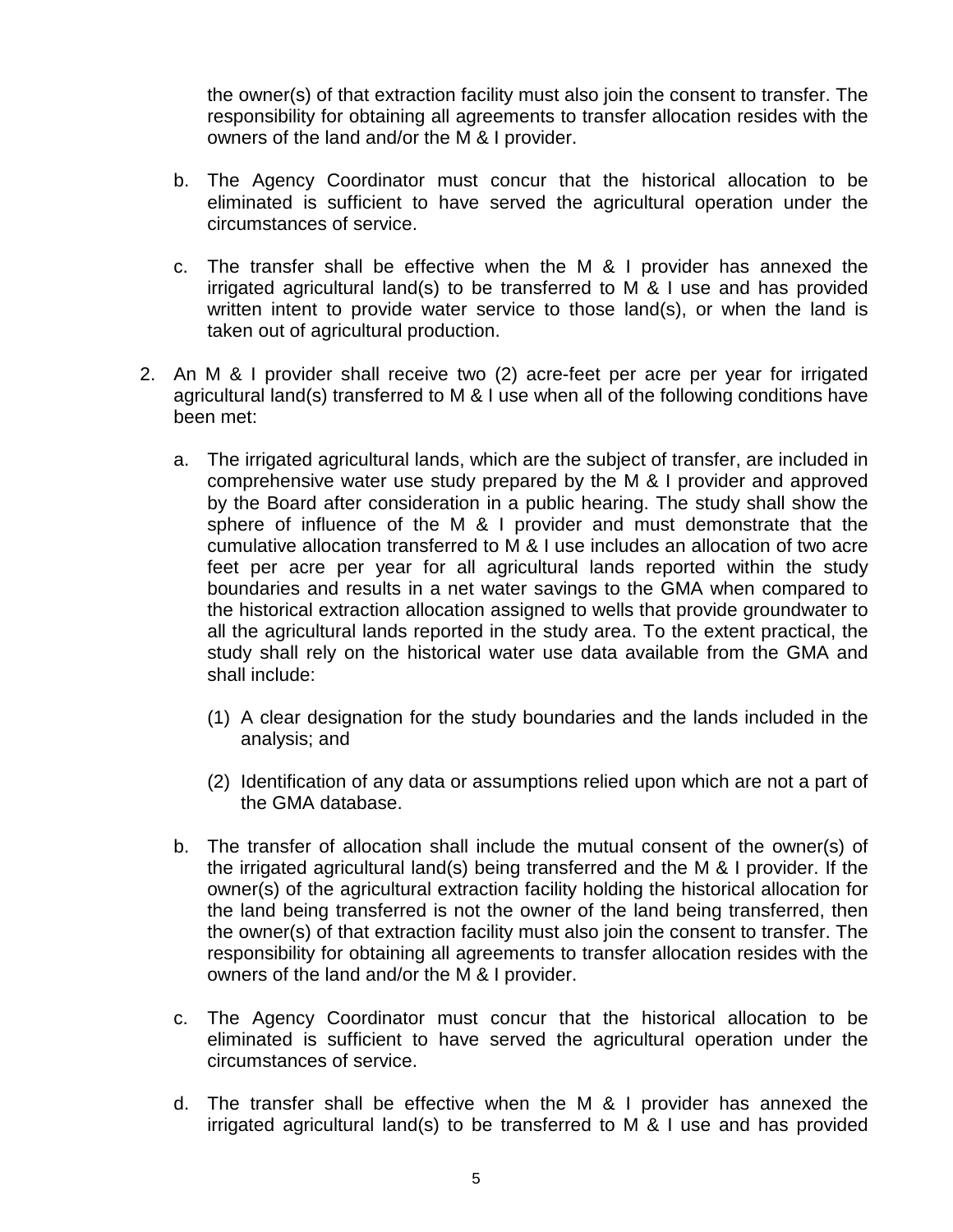written intent to provide water service to those land(s), or when the land is taken out of agricultural production.

- B. **Assigned Extraction Allocation Adjustments** Except as provided by other assignment and, or adjustment procedures, an Operator A may assign an extraction allocation to Operator B as long as Operator B provides water to Operator A equal in amount to the full assigned extraction allocation. In order to prevent the creation of a secondary market in extraction allocations, upon the change of ownership of either property, the assigned extraction allocations revert to Operator A**.** The assigned extraction allocations may subsequently be re-assigned by the new owner.
- C. **Adjustments to M & I Allocations** The Board may adjust the historical allocation of an M & I operator when that operator has supplied groundwater to a M & I user during the historical allocation period and discontinues service to the M & I user for any reason. This adjustment may be made by transferring the supplied portion of the historical allocation from the M & I operator to the M & I user. This adjustment will avoid increased pumping due to windfall allocations that could otherwise result when the M & I operator discontinues service. To avoid retroactive inequities, where an M & I operator has discontinued service to an M & I user prior to September 1, 1994, the amount of the supplied portion of the historical allocation will be allocated to both the M & I operator and the M & I user.
- D. **Transfer of Allocation** Upon request, the Board may transfer allocation provided there is a net benefit to the aquifers within the GMA. The transfer of allocation will be of indefinite duration, approved on a "case-by-case" basis, and the GMA Coordinator shall determine the rate of extraction and the point or points of extraction. Requests for the transfer of allocations shall be submitted jointly by the parties involved and shall include the specific details of their proposal. To ensure that there is a net benefit to the aquifer systems, transfers of allocation shall be subject to other conditions as approved by the Board.
- E. Historical allocation is subject to adjustment as provided in Article 4 below**.**

#### **Section 3. Procedures for Adjustments**

Procedures for adjusting extraction allocations will be accomplished using the following procedure:

- A. It shall be necessary for the operator of the extraction facility to file a verified Application for Adjustment with the Agency Coordinator.
- B. Adjustments of extraction allocations, pursuant to the Applications for Adjustment, shall be considered for approval by the Board after reviewing the findings and recommendations of the Agency Coordinator and, if approved, shall be effective for the remainder of the calendar year and for all subsequent calendar years until modified by a subsequent Board approved adjustment.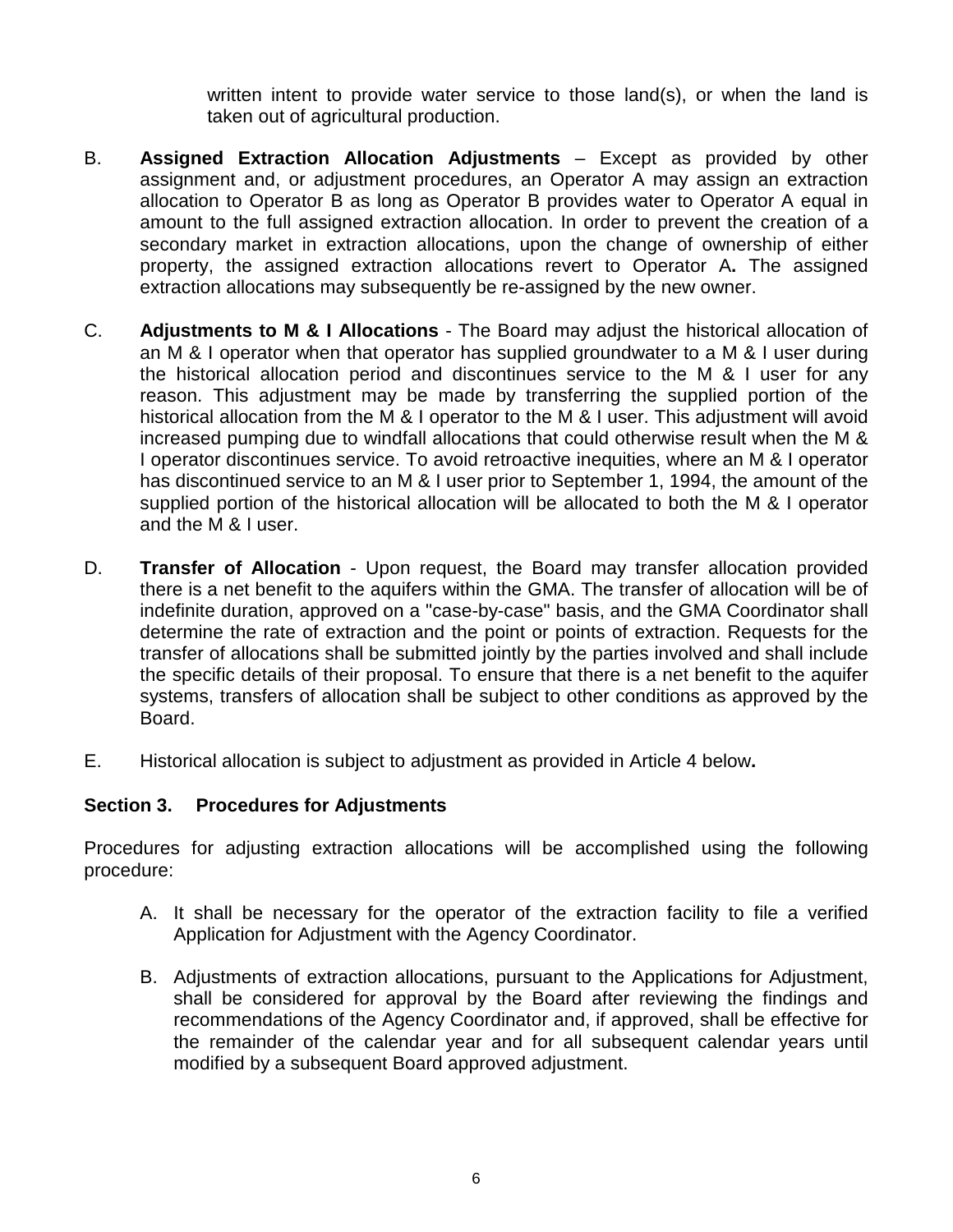# **ARTICLE 4. Reduction of Extraction Allocations**

Unless otherwise exempted, historical extraction allocations, adjusted or otherwise, shall be reduced in order to eliminate overdraft from the aquifer systems within the boundaries of the Agency for agricultural and M & I uses. The reductions shall be as set forth below:

- 1992 1994 extraction allocation = 95% of historical extraction, as adjusted.
- 1995 1999 extraction allocation = 90% of historical extraction, as adjusted.
- 2000 2004 extraction allocation = 85% of historical extraction, as adjusted.
- 2005 2009 extraction allocation = 80% of historical extraction, as adjusted.
- After  $2009$  extraction allocation = 75% of historical extraction, as adjusted.

# **ARTICLE 5. Exemptions from Reductions**

#### **Section 1**. **Types of Exemptions.**

Certain types of extraction allocations are exempt from the reductions set forth in Article 4. They are set forth below:

- A. **Baseline Extraction Allocations** as set forth in Article 6.
- B. **Annual Efficiency Extraction Allocations** as set forth in Article 6.
- C. **Non-metered Extraction Facilities.** Reductions in extraction allocations shall not apply to those extraction facilities as identified in Ordinance 3.1 (or its successor) that do not require meters. Neither retroactive adjustments nor refunds will be made, except that any outstanding surcharges for non-metered extractions that have not been paid on the effective date of this ordinance will be waived.

# **ARTICLE 6. Alternative Extraction Allocations**

#### **Section 1. Alternative Allocations**

As an alternative to historical extractions, the Agency Coordinator may establish a Baseline, or Annual Efficiency extraction allocation for an operator, as follows:

- A. **Baseline Extraction Allocations**. If no historical extraction exists, an operator may request that a Baseline extraction allocation be established by the Agency Coordinator at one (1) acre-foot per acre per year for developed acreage that relies solely on groundwater. A Baseline extraction allocation may also be established by the Agency Coordinator at one (1) acre-foot per acre per year for lands, which are developed after the effective date of this ordinance, regardless of the source of water.
	- 1. To obtain a Baseline extraction allocation, an operator must submit a detailed report to the Agency Coordinator. The report shall describe historical extractions, if any, groundwater use during the period between the end of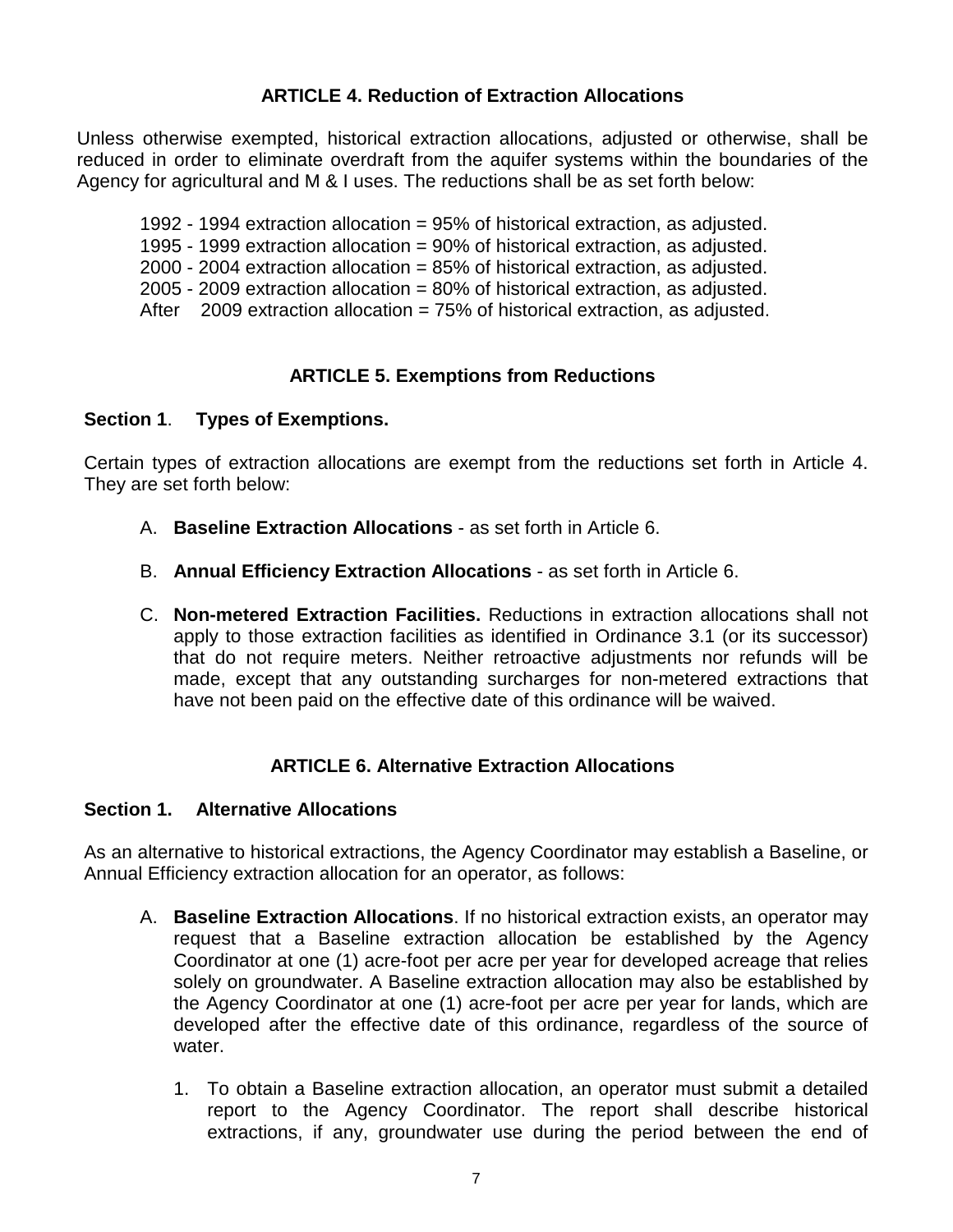calendar year 1984 and the end of calendar year 1989, future water requirements, type and amount of water use, crop type and acreage involved. The report shall include copies of Assessor's maps identifying the parcels where groundwater is presently being used. For the purpose of this ordinance, one (1) acre-foot per acre per year represents a reasonable use of water for a Baseline extraction allocation.

- B. **Annual Efficiency Extraction Allocation**. If an operator can demonstrate to the Agency Coordinator that water used for agriculturally developed land is at least 80 percent overall irrigation efficient, based on evapotranspiration requirements, an Annual Efficiency extraction allocation shall be established for one calendar year. An 80 percent overall irrigation efficiency has been determined by the Agency to be reasonable on agricultural lands within the Agency's boundaries.
	- 1. To prove that irrigation efficiency is at least 80 percent, the operator must submit a detailed report covering a minimum period of the immediately preceding calendar year. This report shall be submitted to the Agency Coordinator no later than March 31st of the following year unless otherwise extended by the Board of Directors. The report shall include a complete crop and irrigation history for the extraction facility and acreage involved. The report shall include the reference evapotranspiration (ETo) rates and crop factors (Kc) for the calendar year period similar to that provided by the California Irrigation Management Information System (CIMIS) as developed and modified by the California Department of Water Resources. The report shall include a summary sheet that compares the water use to the evapotranspiration requirements for each crop and the corresponding acreage covered in the calendar year. The Board may extend the time to apply for an efficiency allocation for any year.
	- 2. The irrigation efficiency will include an appropriate amount of water necessary to avoid salt build-up based on the quality of irrigation water used.
	- 3. **Irrigation Efficiency (I.E.) will be calculated using the following formula:**

 $I.E. = \underline{[ETo \times Kc] - E.R. \times 100}$ Actual Water Applied (inches)

Where:

ETo is the reference evapotranspiration measured in inches using turf grass as a standard.

Kc is a crop factor, which is a dimensionless number that relates water use by a given plant in comparison to turf grass.

E.R. is the effective rainfall measured in inches as determined by the Agency Coordinator.

C. **Exceptions**. The Board may grant exceptions to sub-paragraphs A and B of Article 6 on a case-by-case basis. However, individual exceptions shall not become the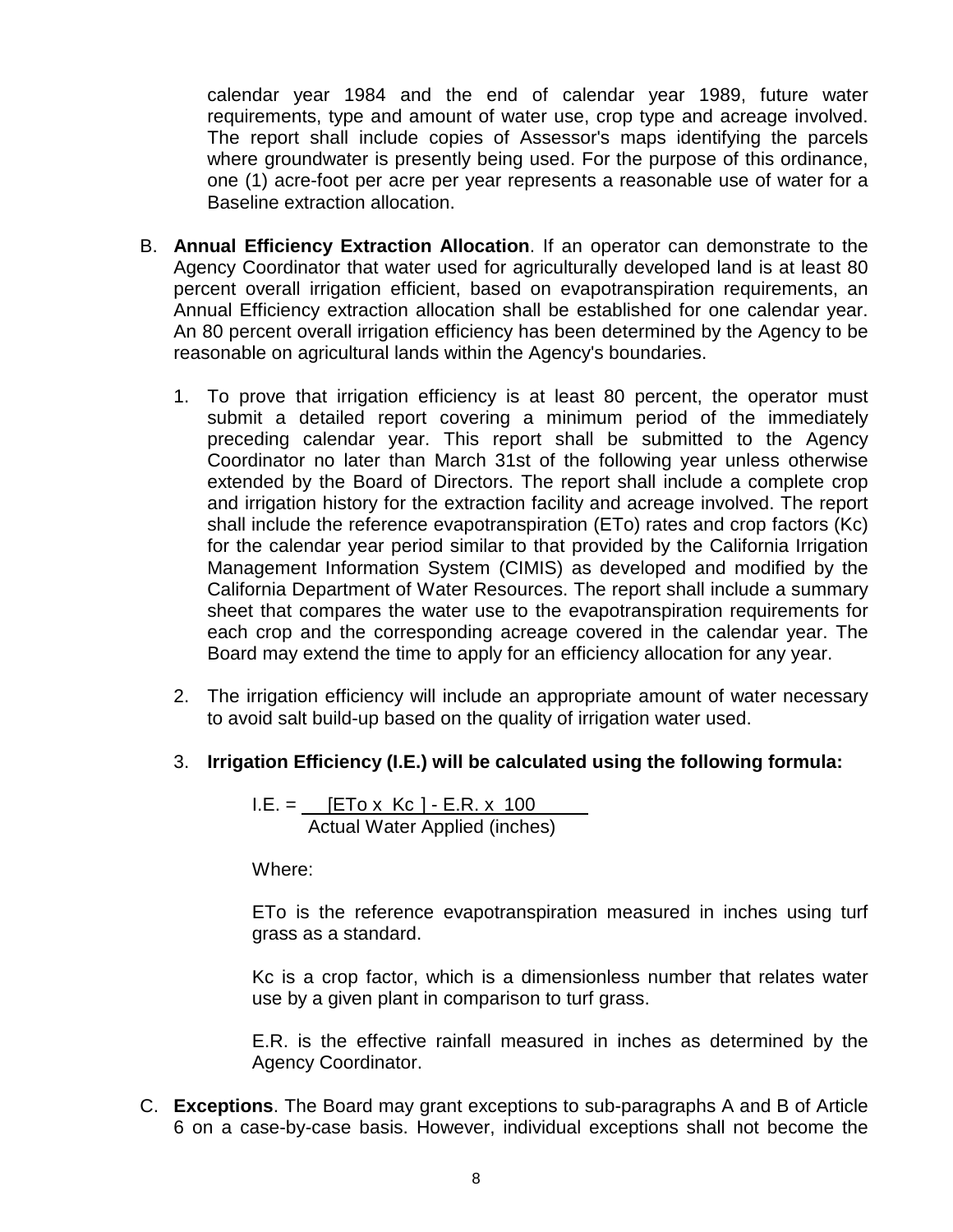norm. Where agricultural efficiency cannot be measured as set forth in Paragraph B of Article 6, and then the most efficient practices of record for the type of agricultural use shall be the measurement of efficiency utilized by the Board in its deliberations.

#### **ARTICLE 7. Credits**

#### **Section 1. General**

Credits can be obtained by operators, but are not considered as extraction allocations or adjustments to extraction allocations. Credits are not subject to any reductions as set forth in Article 4. However, at the operator's option, credits can be saved or used to avoid paying extraction surcharges. Credits shall be accounted for through the normal reporting and accounting procedure and are carried forward from year to year. Credits can be transferred, but only between commonly operated extraction facilities with the approval of the GMA Coordinator. Upon request, the Board may transfer credits provided there is a net benefit to the aquifers within the GMA. The transfer of credits will be of indefinite duration, approved on a "case-by-case" basis, and the GMA Coordinator shall determine the rate of extraction and the point or points of extraction. Requests for the transfer of Credits shall be submitted jointly by the parties involved and shall include the specific details of their proposal. To ensure that there is a benefit to the aquifer systems, transfers of credits shall be subject to other conditions as approved by the Board. **Under no circumstances shall credits earned as a result of agricultural use be transferred to an M & I Provider, M & I Operator or an M & I User unless the transfer is specifically approved by the Board and a net benefit to the aquifer systems involved can be shown.** The types of credits are:

- A. **Conservation credits.** An operator can obtain conservation credits by extracting less groundwater than the historical extraction allocation. No conservation credits will be given to an operator with an Annual Efficiency, Baseline, or for an extraction facility that is not required to have a meter. Credits shall be determined by the Agency Coordinator after submission of annual extraction data. Subsequent to determining the amount of credits earned, a confirmation shall be mailed to the pumper showing the current allocation, the groundwater extracted during the previous calendar year, and the credits or surcharges for the previous year. This confirmation must be signed by the owner/operator and returned to the GMA with any surcharge payment within thirty days (30) of the date the confirmation was mailed to the owner/operator by the GMA. Proof of the date of return will be by the postmark of the returned confirmation. If the confirmation is not returned within 30 calendar days, the credits earned for the previous year will no longer be available, or interest shall begin to accrue on surcharges due.
- B. **Storage credits.** An operator can obtain storage credits for foreign water injected or spread and percolated in a Board approved injection/storage facility. The Agency Coordinator will determine the amount of storage credits based upon documentation of expected losses provided by the operator seeking the storage credit.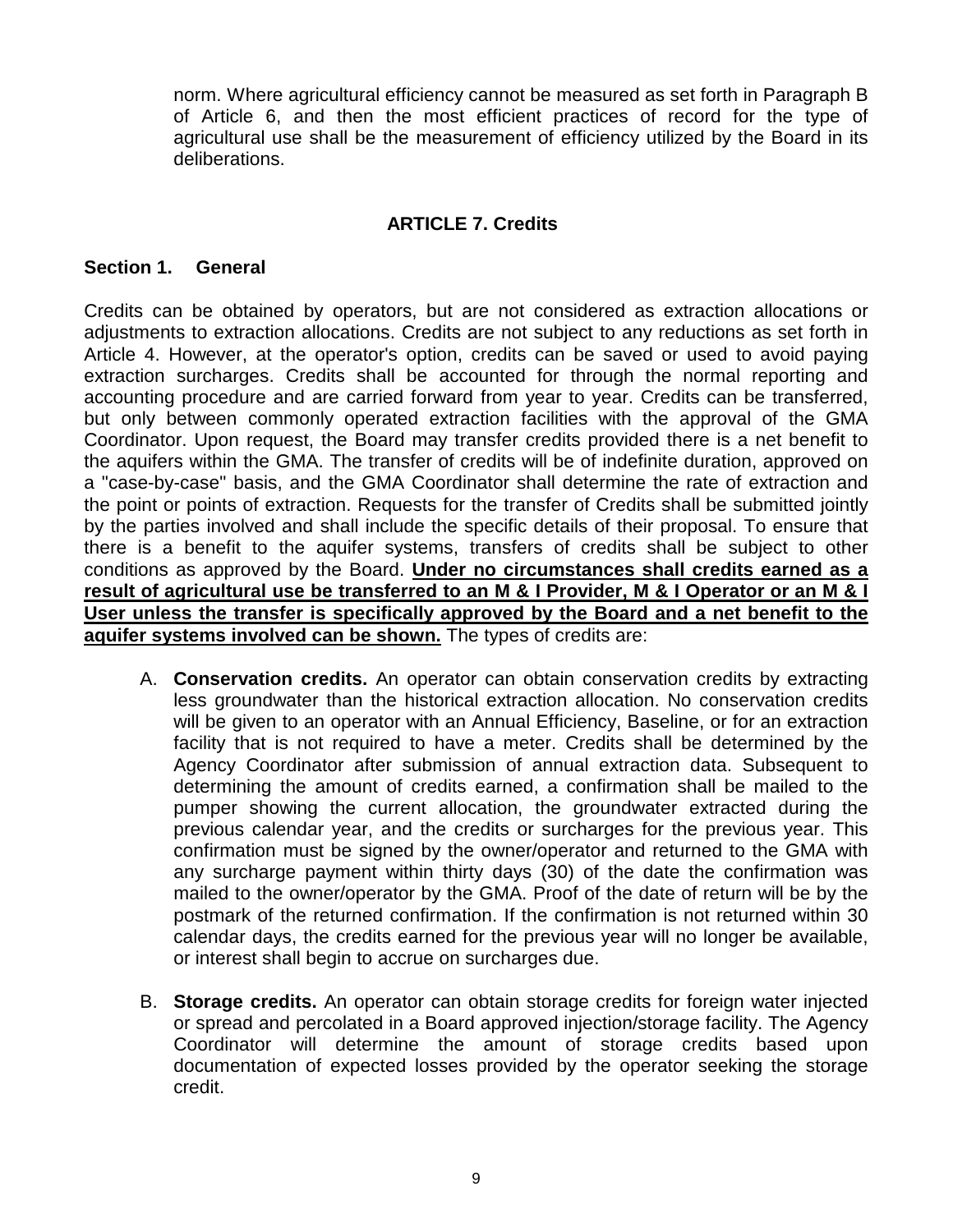A written application for approval of an injection/storage facility shall include:

- 1. Operator of proposed project;
- 2. Purpose of proposed project;
- 3. Location, depth, casing diameter, perforated interval and other information regarding proposed injection/extraction facilities, if applicable;
- 4. Method of operation including source, quantity and quality of water, planned scheduling of injection/extraction or percolation operations and proposed use of extracted water;
- 5. Any other information deemed necessary by the Agency Coordinator.

Following Board approval of the application, successful injection of water and reporting of results, an operator will obtain credit as determined by the Agency Coordinator.

# **ARTICLE 8. Extraction Surcharges and Late Penalty**

#### **Section 1. Extraction Surcharges**

- A. **Necessity for Surcharges.** Extraction surcharges are necessary to achieve safe yield from the groundwater basins within the Agency and shall be assessed annually when annual extractions exceed the historical and/or baseline allocation for a given extraction facility or the combined sum of historical allocation and baseline allocation for combined facilities. The extraction surcharge shall be fixed by the Board and shall be based upon:
	- 1. The cost to import potable water from the Metropolitan Water District of Southern California, or other equivalent water sources that can or do provide non-native water within the Agency jurisdiction; and
	- 2. The current groundwater conditions within the Agency jurisdiction.
	- 3. The Board shall fix the surcharge by resolution at a cost sufficiently high to discourage extraction of groundwater in excess of the approved allocation when that extraction will adversely affect achieving safe yield of any basin within the Agency and may adjust the surcharge by resolution; provided however, that the then existing extraction surcharge shall remain in effect until adjusted by the Board.
- B. **Surcharge for No Allocation**. In circumstances where an individual or entity extracts groundwater from a facility(s) having no valid extraction allocation, the extraction surcharge shall be applied to the entire quantity of water extracted. Imposition and acceptance of payment of the surcharge imposed on an individual or entity who extracts water from a facility(s) that holds no extraction allocation shall not be deemed a waiver of the Agency's authority to limit or enjoin the unauthorized extractions.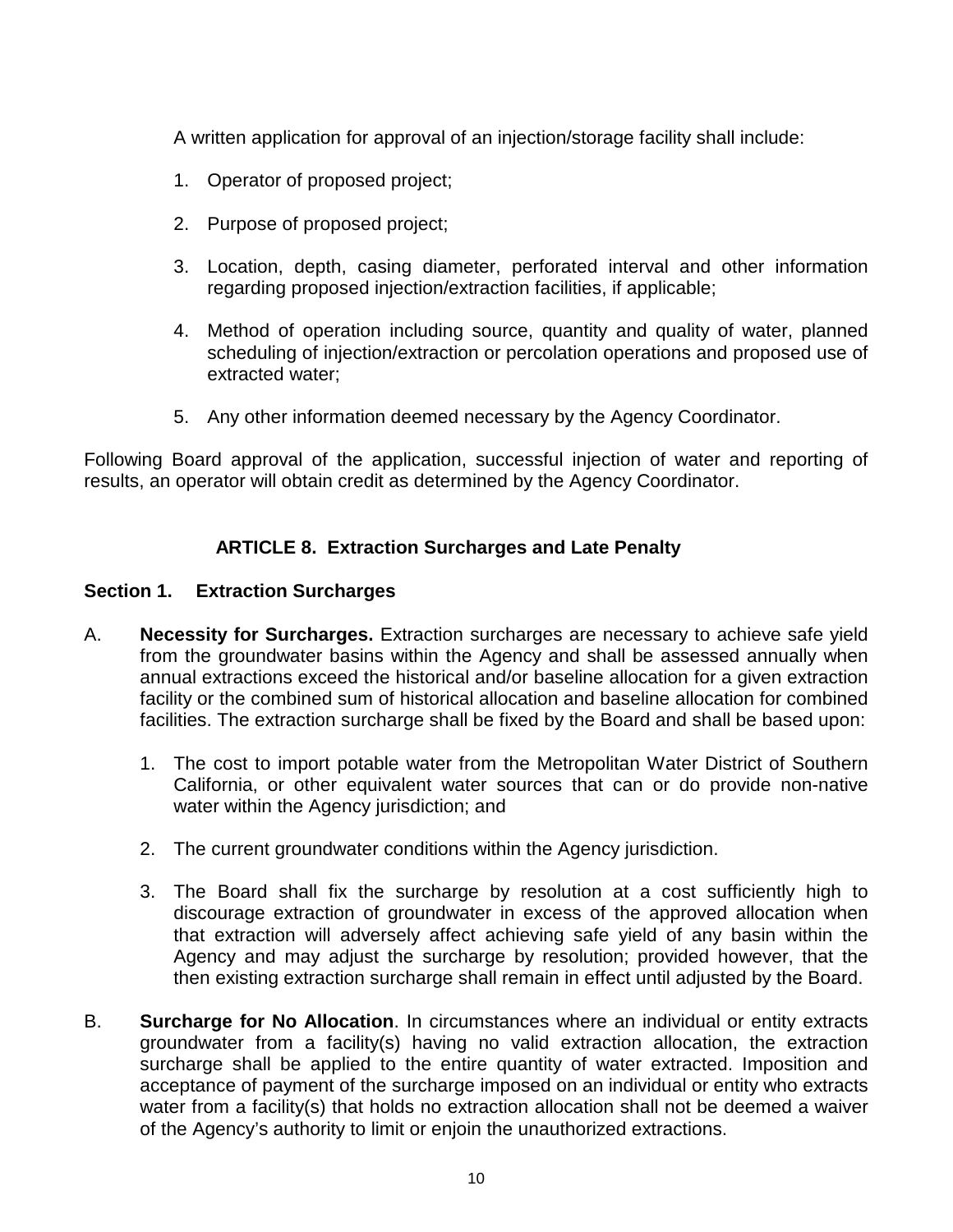C. **Efficiency Surcharge**. Facilities relying on the annual efficiency allocation shall also be subject to surcharge for inefficient use. The extraction allocation for efficiency is the amount of water used at 80% efficiency as defined in Article 6 of this ordinance. Extraction surcharges will be applied to the difference between the water extracted which correlates with the actual efficiency achieved and the water that would have been extracted to attain the 80% efficiency allocation. For example, an actual efficiency of 70% would be subject to surcharges on the difference between the amount of water used at 70% efficiency and the amount of water that would have been used at 80% efficiency. If an efficiency of less than 60% is achieved, no efficiency allocation will be available, and the operator shall revert to a historical, baseline or to no allocation whichever applies to that facility. Extraction surcharges would then apply to the difference between actual water used and the applicable allocation, if any. For example, a facility operating at an actual efficiency of 59%) with no historical or baseline allocation, would be subject to surcharges on all water used.

## **Section 2. Payment of Extraction Surcharges**

- A. **Payment.** Payment of any extraction surcharges shall be assessed annually and shall become due and payable by the owner/operator within 30 days of date the confirmation of credits form was postmarked. Payments shall normally be made with credits, if available. Credits may be retained if a special arrangement is made to pay with cash. The Board may extend the 30 day time allowed to pay surcharges for a period of up to twelve months when circumstances exist that in the opinion of the Board warrant such extension. The Board may also approve the payment of surcharges in installments of up to 24 months with terms suitable to the Board.
- B. **Waiver.** The Agency Coordinator may waive surcharges when a situation requires immediate action to repair a well when the repair of the well requires pumping for dewatering purposes.
- C. **Deferral of Charges**. Surcharges that are less than \$50.00 will be deferred until the total accumulated surcharge owed reaches \$50.00. No interest will be charged until the account has accumulated to the \$50.00 minimum. When the \$50.00 minimum has been reached, the surcharge will be billed and interest will start to accrue when the bill is due and payable.

#### **Section 3. Late Penalty**

The operator shall pay a late penalty for any extraction surcharge not satisfied by the due and payable date. The late penalty shall be 1 1/2 percent per month, or any portion thereof, of the amount of the unsatisfied extraction surcharge.

# **Section 4. Collection of Delinquent Extraction Surcharges and Late Penalties**

The Board may order that any given extraction surcharge and/or late penalty shall be a personal obligation of the operator or shall be an assessment against the property on which the extraction facility is located. Such assessment constitutes a lien upon the property, which lien attaches upon recordation in the office of the County Recorder. The assessment may be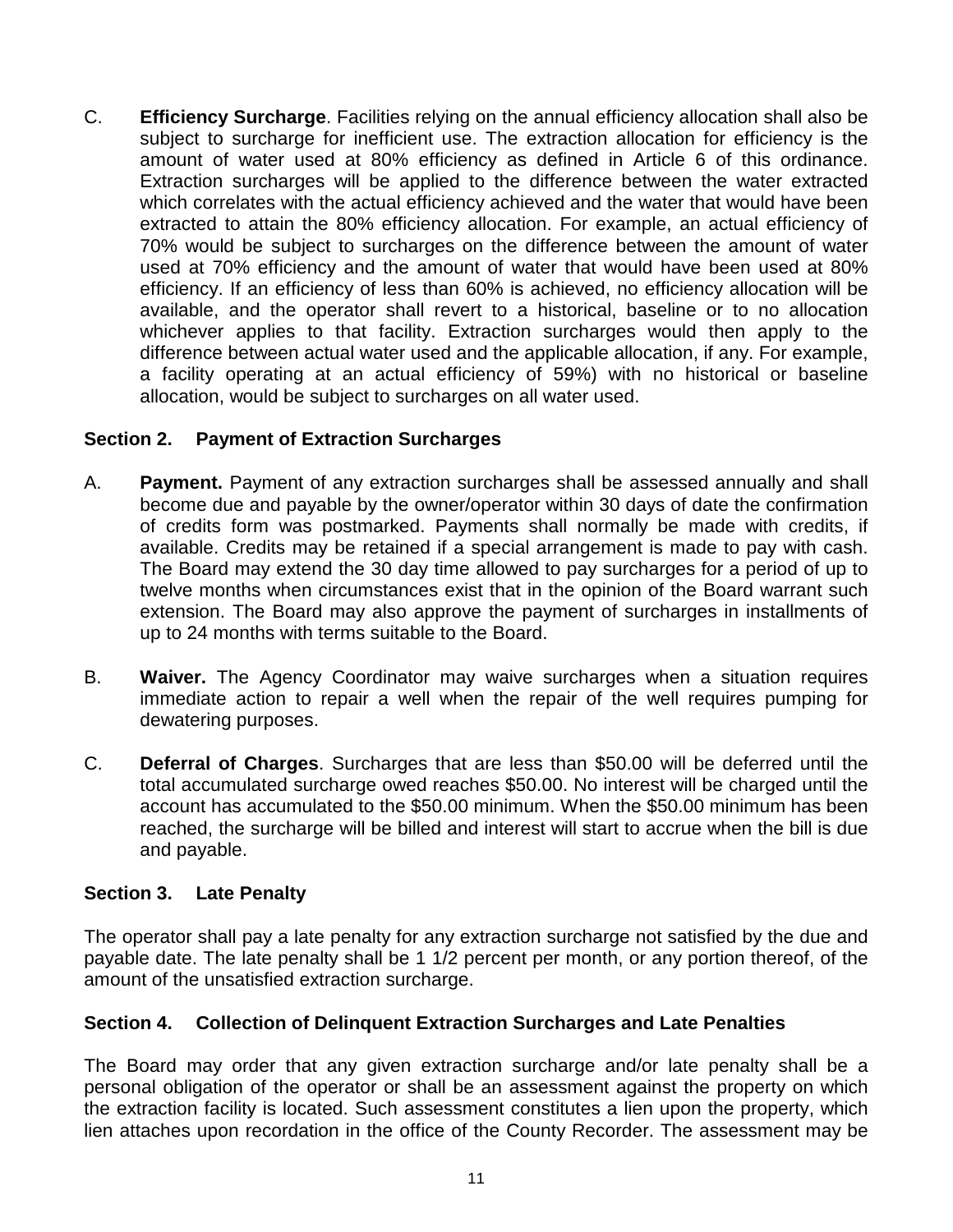collected at the same time and in the same manner as ordinary ad valorem taxes are collected, and shall be subject to the same penalties and the same procedure and sale, in case of delinquency as provided for such taxes. All laws applicable to the levy, collection and enforcement of ad valorem taxes shall be applicable to such assessment, except that if any real property to which such lien would attach has been transferred or conveyed to a bona fide purchaser for value, or if a lien of a bona fide encumbrance for value has been created and attaches thereon, prior to the date on which the first installment of such taxes would become delinquent, then the lien which would otherwise be imposed by this section shall not attach to such real property and an assessment relating to such property shall be transferred to the unsecured roll for collection.

#### **Section 5. Use of Extraction Surcharges and Late Penalties**

Revenues generated from extraction surcharges and late penalties shall be used exclusively for authorized Agency purposes, including financial assistance to support Board approved water supply, conservation, monitoring programs and water reclamation projects that demonstrate significant reductions in overdraft.

## **ARTICLE 9. Appeals**

Any operator aggrieved by a decision or determination made by the Agency Coordinator may appeal to the Board within thirty (30) calendar days thereof by filing with the Agency Coordinator a written request that the Board review the decision of the Agency Coordinator. The Board shall act on the appeal within 120 days after the filing.

#### **ARTICLE 10. Severability**

If any section, part, clause or phrase in this ordinance is for any reason held invalid or unconstitutional, the remaining portion of this ordinance shall not be affected but shall remain in full force and effect.

# **ARTICLE 11. Penalties**

Any operator or person who intentionally violates any provision of this ordinance shall be guilty of an infraction and may be required to pay a fine to the Agency in an amount not to exceed five hundred dollars (\$500).

Any operator or person who negligently or intentionally violates any provision of this ordinance may also be liable civilly to the Agency for a sum not to exceed one thousand dollars (\$1000) per day for each day of such violation, in addition to any other penalties that may be prescribed by law.

Upon the failure of any operator or person to comply with any provision of this ordinance, the Agency may petition the Superior Court for a temporary restraining order, preliminary or permanent injunction, or such other equitable relief as may be appropriate. The right to petition for injunctive relief is an additional right to those which may be provided elsewhere in this